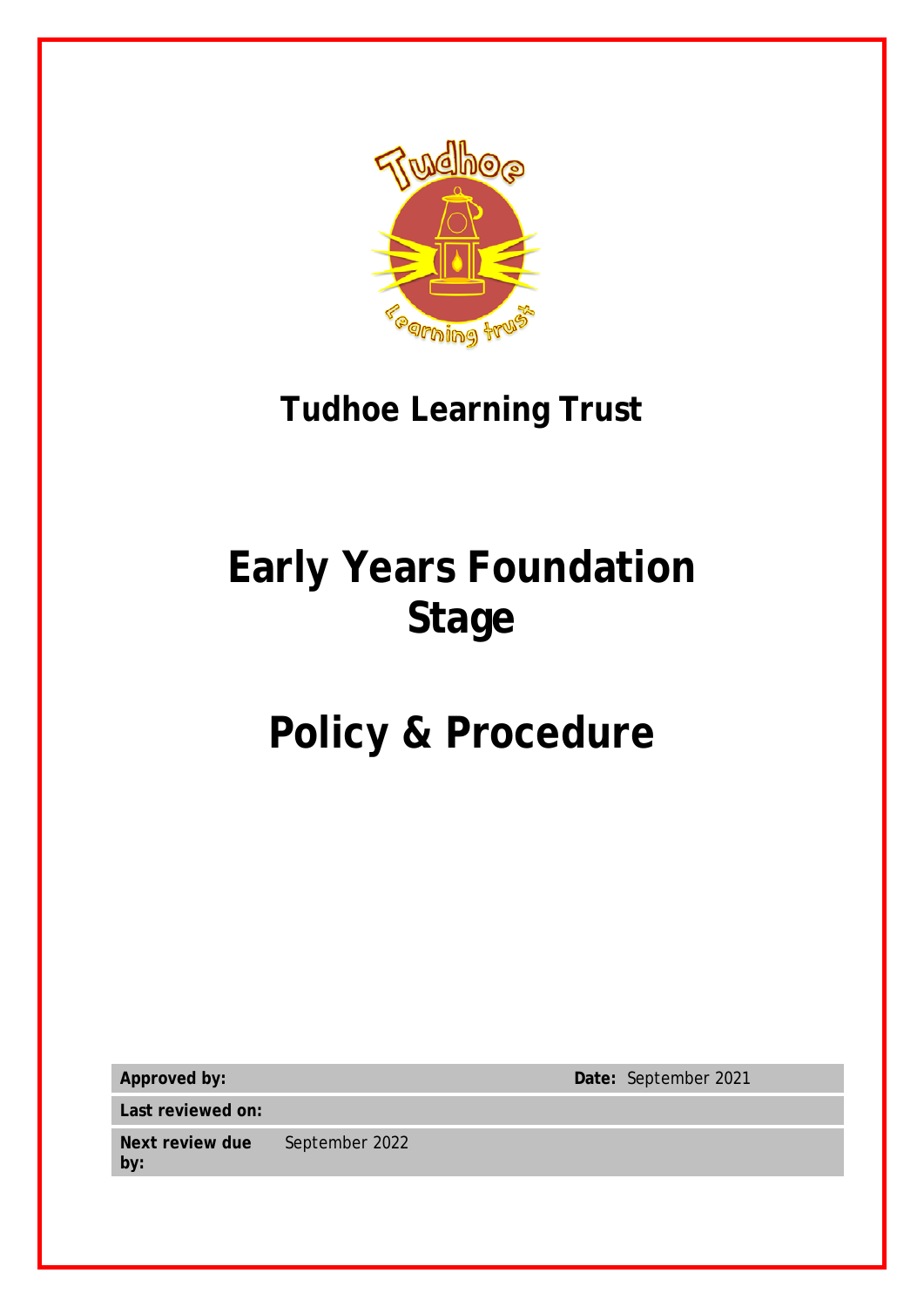# **1. Statutory framework for the Early Years Foundation Stage (EYFS)**

Although academies will take an individual approach to Early Years, teaching in the EYFS in each setting is delivered in accordance with the government's statutory document 'The Statutory Framework for the Early Years Foundation Stage' (March 2021). This document is a principled approach to Early Years education, bringing together children's welfare, learning and development requirements through four themes: 'A Unique Child', 'Positive Relationships', 'Enabling Environments' and 'Children Learn in Different Ways and at Different Rates'.

Tudhoe Learning Trust EYFS settings strive to provide:

- 1. Quality and consistency in all early years settings, so that every child makes good progress and no child gets left behind;
- 2. A secure foundation through learning and development opportunities which are planned around the needs and interests of each individual child and are assessed and reviewed regularly;
- 3. Partnership working between practitioners and with parents and/or carers;
- 4. Equality of opportunity and anti-discriminatory practice, ensuring that every child is included and supported.

## **2. Areas of Learning and Development**

There are seven areas of learning and development that shape educational programmes in Tudhoe Learning Trust early years settings. All areas of learning and development are important and inter-connected. Three areas are particularly crucial for igniting children's curiosity and enthusiasm for learning, and for building their capacity to learn, form relationships and thrive.

These three areas, the prime areas, are:

- Communication and language
- Physical development
- Personal, social and emotional development

Settings also support children in four specific areas, through which the three prime areas are strengthened and applied.

The specific areas are:

- Literacy
- Mathematics
- Understanding the world
- Expressive arts and design

Practitioners will consider the individual needs, interests, and stage of development of each child in their care, and will use this information to plan a challenging and enjoyable experience for each child in all of the areas of learning and development.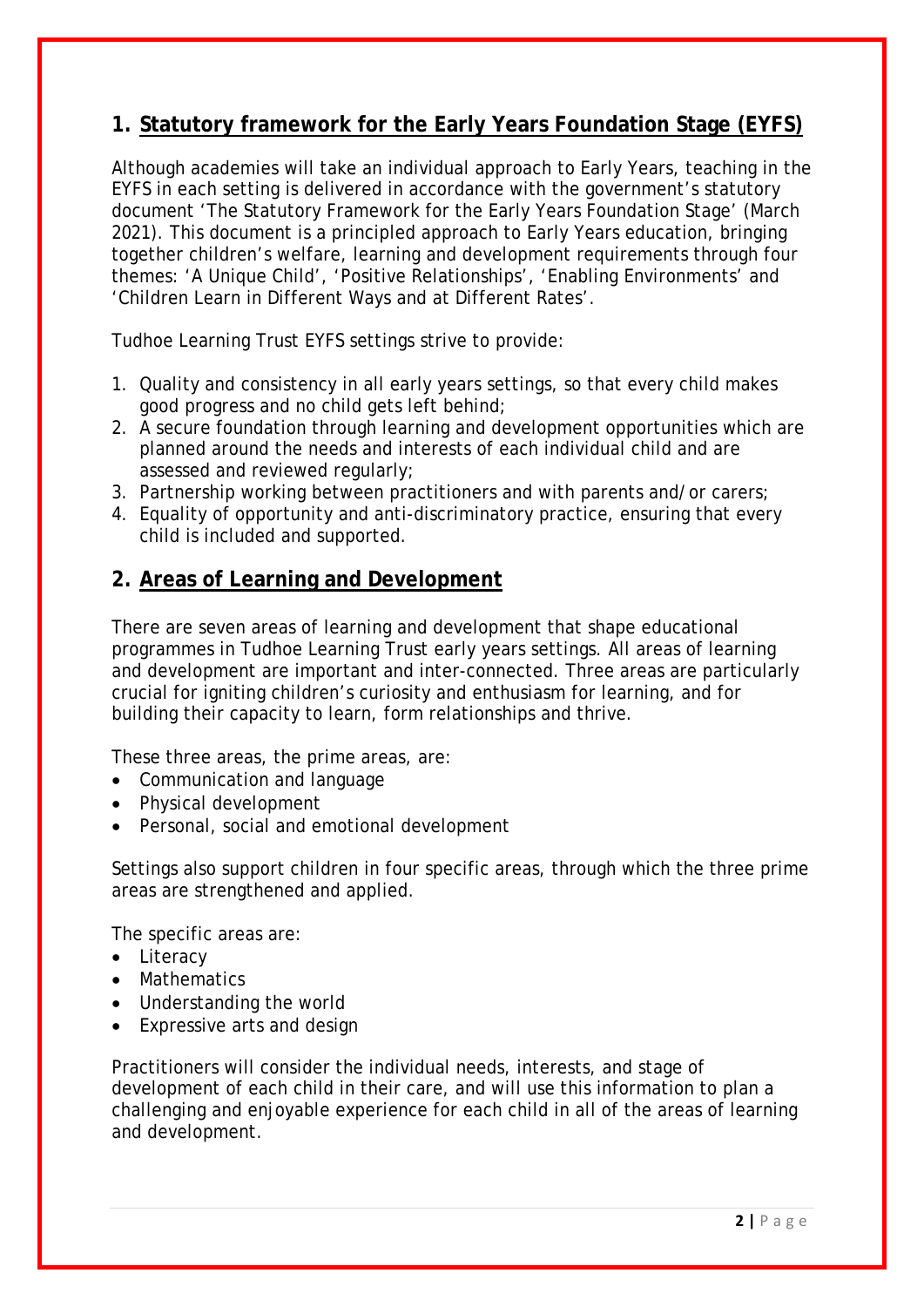Practitioners working with the youngest children are expected to focus strongly on the three prime areas, which are the basis for successful learning in the other four specific areas. The three prime areas reflect the key skills and capacities all children need to develop and learn effectively, and become ready for school.

The balance will shift towards a more equal focus on all areas of learning as children grow in confidence and ability within the three prime areas – this may be in the Nursery or Reception phase, as all children develop at their own rates.

However, throughout the early years, if a child's progress in any prime area gives cause for concern, practitioners will discuss this with the child's parents and/or carers and agree how to support the child. Practitioners will consider whether a child may have a special educational need or disability, which requires specialist support. They will link with the school SENCO, helping families to access relevant services from other agencies as appropriate.

Each area of learning and development will be implemented through planned, purposeful play and through a mix of adult-led and child-initiated activity. Play is essential for children's development, building their confidence as they learn to explore, to think about problems, and relate to others.

All TLT settings recognise that children learn by leading their own play, and by taking part in play which is guided by adults. There is an on-going judgement to be made by practitioners about the balance between activities led by children, and activities led or guided by adults. Practitioners will respond to each child's emerging needs and interests, guiding their development through warm, positive interaction.

As children grow older, and as their development allows, it is expected that the balance will gradually shift towards more activities led by adults, to help children prepare for more formal learning, ready for Year 1.

In planning and guiding children's activities, practitioners will reflect on the different ways that children learn and reflect these in their practice. Three characteristics of effective teaching and learning are:

- **Playing and exploring** children investigate and experience things, and 'have a go';
- **Active learning** children concentrate and keep on trying if they encounter difficulties, and enjoy achievements;
- **Creating and thinking critically** children have and develop their own ideas, make links between ideas, and develop strategies for doing things.

EYFS staff also take account of children's schematic development in planning interesting and relevant opportunities that children will enjoy.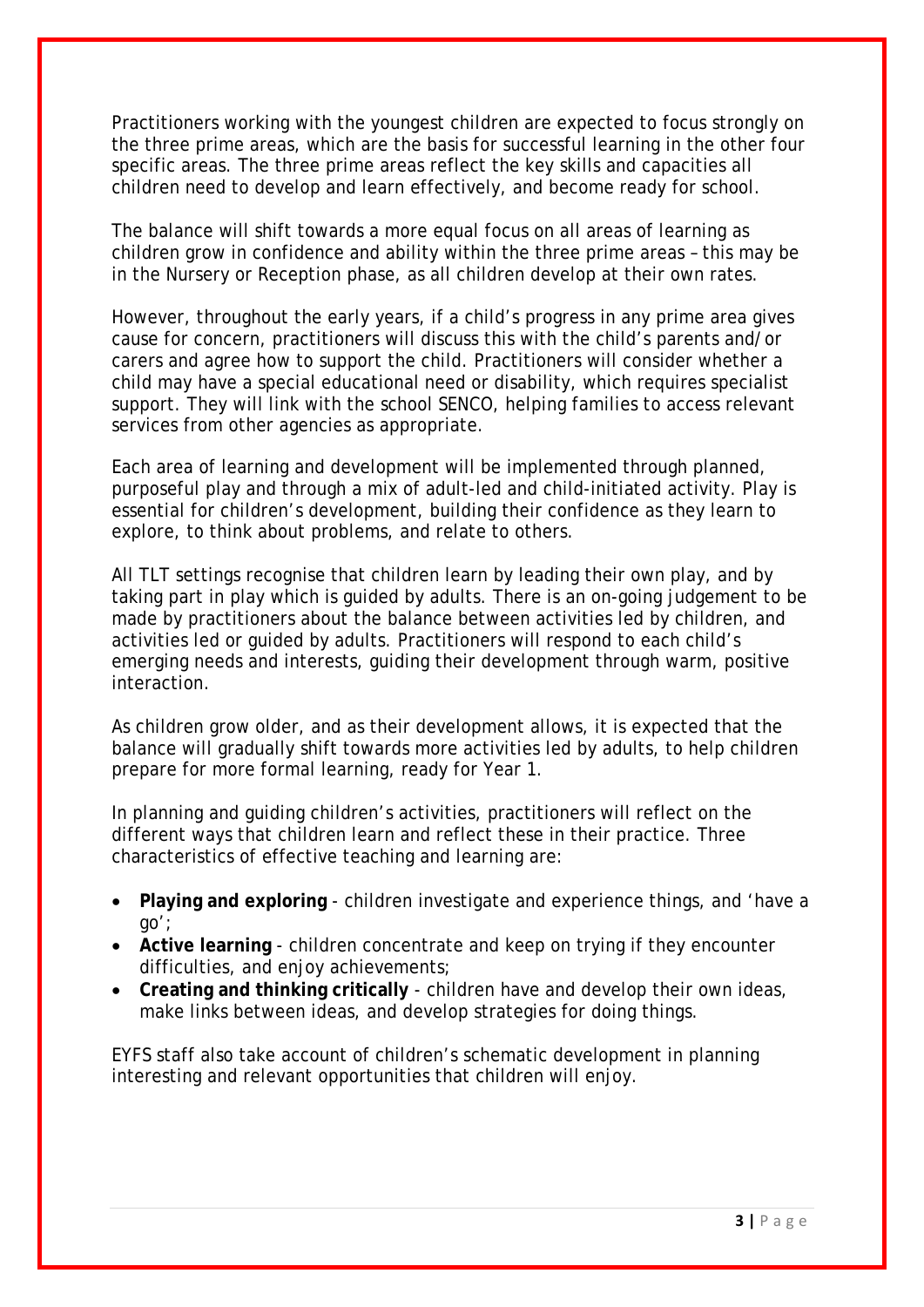## **3. Key Person**

Each child will be assigned a key person. Academies will inform parents and/or carers of the name of the key person, and explain their role, when a child starts attending a setting. The key person will help ensure that every child's learning and care is tailored to meet their individual needs. The key person will seek to engage and support parents and/or carers in guiding their child's development at home. They should also help families engage with more specialist support if appropriate.

In Reception Classes across Tudhoe Learning Trust, it is most likely that the allocated Key Person will be the Class Teacher. In Nursery settings the role may be shared amongst all staff to ensure key worker groups are kept small in order to develop attachment and nurturing relationships with the youngest children.

A quality learning experience for children requires a quality workforce. Tudhoe Learning Trust academies will endeavour to ensure every setting has a wellqualified, skilled staff –the EYFS Champion supports and develops an ongoing programme of CPD across all schools.

#### **4. Assessment**

Assessment plays an important part in helping parents, carers and practitioners to recognise children's progress, understand their needs and to plan activities and support. On-going assessment (also known as formative assessment) is an integral part of the learning and development process. It involves practitioners observing and interacting with children to understand their level of development, interests, and learning styles, and to then shape learning experiences for each child reflecting those observations.

In their interactions with children, practitioners will respond to their own day-today observations about children's progress and observations that parents and carers share. Observations and staff discussions will shape the EYFS Curriculum, ensuring that it is accessible and suitable challenging for all children. Assessment will not entail prolonged breaks from interaction with children, nor require excessive documentation.

The administration and management of assessment is limited to that which is absolutely necessary to promote children's successful learning and development. Parents and/or carers will be kept up-to-date with their child's progress and development – primarily through technological apps which help to share and celebrate children's achievements. They will also be encouraged to share regular discussions about children's development and to plan opportunities for parents to take an active role in children's progress.

Practitioners will address any learning and development needs in partnership with parents and/or carers, and any relevant professionals.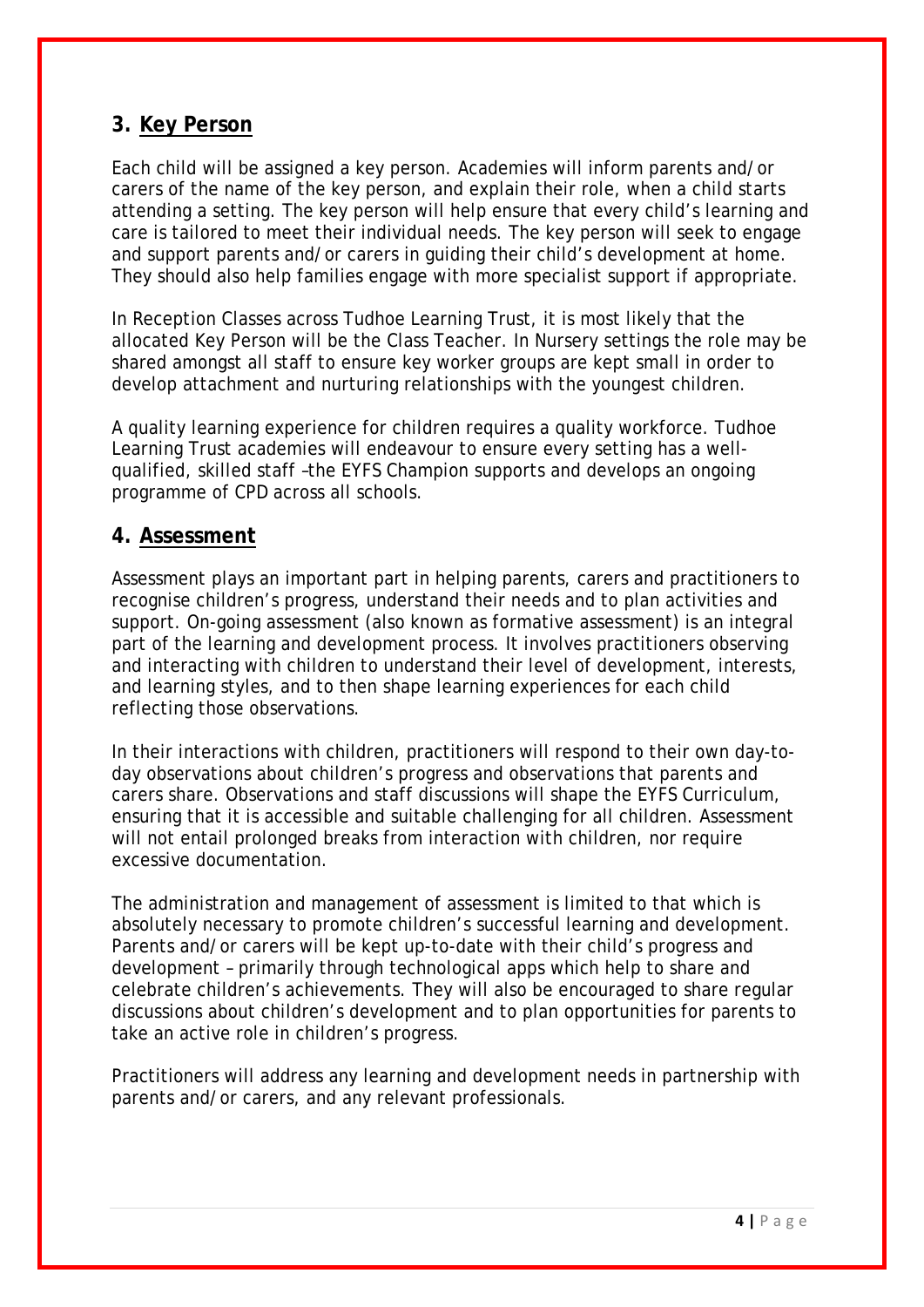### **5. Baseline assessment on entry into Reception (from September 2021)**

The statutory Reception Baseline Assessment will be carried out in the first 6 weeks in which a child starts Reception. The RBA is an age-appropriate assessment of early mathematics and literacy, communication and language. The assessment has two components, each consisting of practical tasks using physical resources. There is an online scoring system for the practitioner to use as the pupil engages with the tasks. The RBA will be used to create school-level progress measures for primary schools which will show the progress pupils make from reception until the end of key stage 2.

Practitioners will continue to carry out our baselines assessments in the form of observations, interactions, conversations with parents and previous settings. This allows practitioners to get a well-rounded picture of the children's development on entry to EYFS. In turn, this allows the learning to be tailored to meet the specific needs of the children. The process also serves to identify 'vulnerable starters' who arrive with barriers to learning and accessing the curriculum – targeted and timely support can then be given.

### **6. Assessment at the end of the EYFS – the Early Years Foundation Stage Profile (EYFSP)**

In the final term of the year in which the child reaches age five, and no later than 30 June in that term, the EYFS Profile will be completed for each child. The Profile provides parents and carers, practitioners and teachers with a well- rounded picture of a child's knowledge, understanding and abilities, their progress against expected levels, and their readiness for Year 1.

The Profile will reflect: on-going observation; all relevant records held by the setting; discussions with parents and carers, and any other adults whom the teacher, parent or carer judges can offer a useful contribution. Each child's level of development will be assessed against the early learning goals. Practitioners will indicate whether children are meeting expected levels of development, or not yet reaching expected levels. This is the EYFS Profile. Year 1 teachers will be given a copy of the Profile report together with a short commentary on each child's skills and abilities in relation to the three key characteristics of effective learning. These will inform a dialogue between Reception and Year 1 teachers about each child's stage of development and learning needs and assist with the planning of activities in Year 1.

Academies will share the results of the profile with parents and carers and explain when and how they can discuss the Profile with the teacher who completed it. For children who attend more than one setting, the Profile will be completed by the academy where the child spends most of the time. If a child moves to a new school during the academic year, the original school will send their assessment of the child's level of development against the early learning goals to school within 15 days. The Profile will be completed for all children, including those with special educational needs or disabilities. Reasonable adjustments to the assessment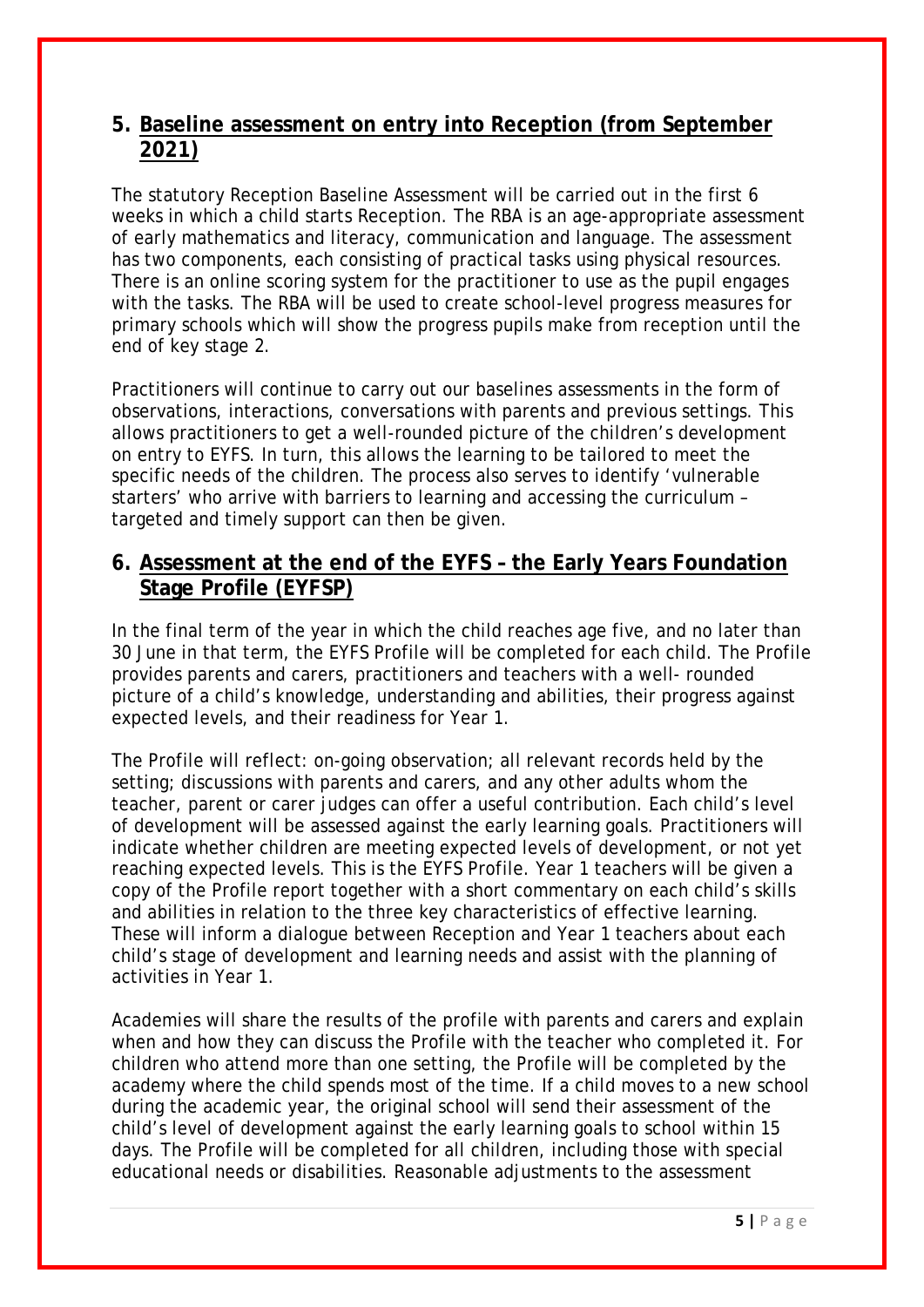process for children with special educational needs and disabilities will be made as appropriate. Academies may consider whether they may need to seek specialist assistance to help with this. Children will have differing levels of skills and abilities across the Profile and it is important that there is a full assessment of all areas of their development, to inform plans for future activities and to identify any additional support needs.

# **7. Information to be provided to the Local Authority**

Academies will report EYFS Profile results to local authorities who will share the data with relevant Government departments.

Whilst local authority moderations will no longer take place, Tudhoe Learning Trust EYFS settings will all take part in moderation sessions throughout the Summer Term – as coordinated by the EYFS Champion. Tudhoe Learning Trust will also continue to develop partnerships with schools outside the Trust, sharing best practise and moderating judgements.

#### **8. Admissions**

#### **Nursery**

Parents are encouraged to apply for a Nursery place well in advance of their third birthday. Application forms for admissions are available from each Academy school office and Nursery places are allocated at the first available opportunity after the child turns three (each school operates a different schedule for intakes and offers different options for entitlement and sessions). Parents who are unsuccessful at gaining a place are placed on a waiting list.

#### **Reception**

Parents of children who require a Reception place will apply online to their Local Authority. Application forms are usually available from the September before the child is due to start school. Please see the school admissions department of your local authority, the Academy website and/or School Admission Policy for details. All prospective parents are invited to visit the Schools and can be taken on an informal tour. (COVID Restrictions depending) Before children start Nursery or Reception, they will be invited to visit their class with their parents. Staff use the visits as an opportunity to start pupils' profiles and gather important information about the child.

#### **Parents as Partners**

Throughout Tudhoe Learning Trust we recognise the importance of establishing positive relationships with parents, as highlighted by the EYFS framework. We understand that an effective partnership between the setting and home will have a positive impact on children's learning and development. Practitioners will endeavour to encourage the regular sharing of information about the children with parents. We value the role of parents as children's primary educators.